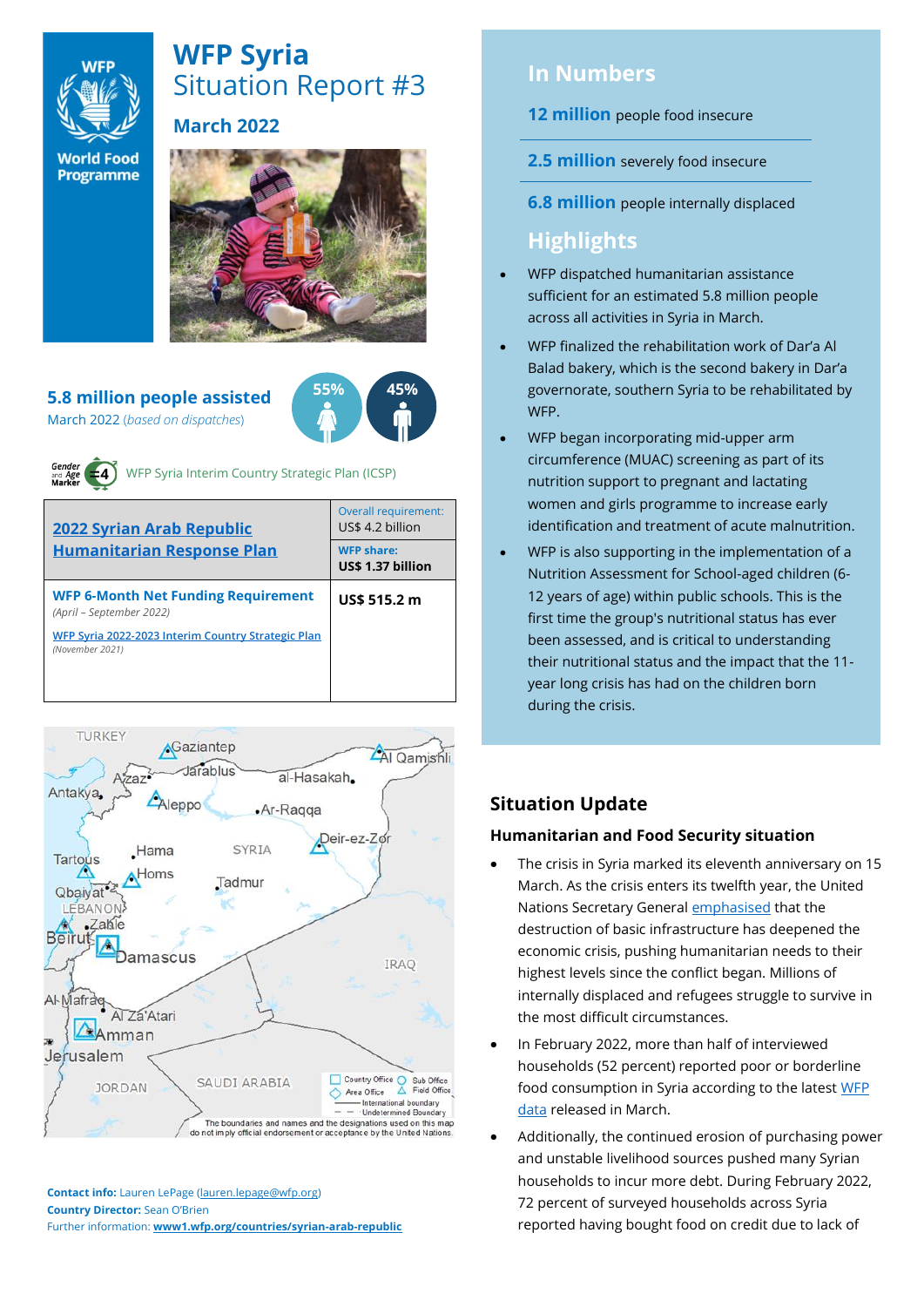food and or money to buy food. Purchasing food on credit was much more common among internally displaced people (IDPs) and returnee households compared to residents.

• Approximately 14 percent of surveyed households across Syria reported taking children of the mandatory education age out of school, to have them engage in income generating activities and contribute to the household's income. This coping mechanism deprives youth of education and exposes them to other safety and protection issues

#### **North-Eastern Syria**

The full and partial lockdowns imposed by Kurdish authorities in north-eastern Syria following the Islamic State of Iraq and the Levant (ISIL) attack on Ghweiran prison in southern Al-Hasakeh city were lifted. As part of the emergency response, WFP provided general food baskets to IDP returnees and the host community in Ghweiran neighbourhood to reach over 45,000 people in the neighbourhood by the end of March.

#### **WFP Operations**

• WFP dispatched food and nutrition assistance sufficient for an estimated 5.7 million people across all activities in Syria in March. Additionally, US\$ 3.4 million in cashbased transfers (CBT) was distributed to 175,700 WFP beneficiaries.

#### **General Food Assistance (GFA) Programme**

- In March, WFP dispatched GFA sufficient for some 5.7 million people across all 14 Syrian governorates.
- Cross-border deliveries from Turkey accounted for 27 percent of the total WFP general food assistance dispatched. This includes food rations for some 1.45 million people areas of Idlib and Aleppo governorate inaccessible from inside Syria.

#### **Livelihoods, Resilience and Social Safety Nets**

- Under the Farm-to-Bread Value chain which aims to revitalise bread production from the wheat production stage to the bread production stage in areas of high food insecurity, WFP finalized the rehabilitation work of Dar'a Al Balad bakery. An estimated 60,000 number of people will now have access to affordable bread, a staple in the Syrian diet.
- WFP reached some 8,250 people under its livelihoods, resilience, and social safety-nets-projects by providing kitchen gardens, food processing units, and thyme cultivation assistance across many governorates in Syria.

#### **School Feeding Programme**

- In March, WFP reached some 470,600 children with fortified date bars in 1,360 schools across the country. WFP also distributed fortified date bars to 4,035 children receiving non-formal education in IDP camps in northeastern Syria.
- The fresh meals programme reached 33,200 children in Aleppo in March 2021.
- WFP also supported 40,140 out of school children with food vouchers in Al Hasakeh, Aleppo, Damascus, Dar'a, Deir Ezzor, Hama, Homs, Lattakia, Quneitra, Rural Damascus and Tartous governorates.

#### **Nutrition Programme**

- In 2021, operational data from community-based management of acute malnutrition (CMAM) centers identified a sharp increase in trends of acute malnutrition in pregnant and lactating women and girls (PLWGs) compared to children. This data mirrors trends identified in a previous nutrition SMART survey undertaken in 2019, which appear to reflect this deterioration as a consequence of the economic downturn.
- Consequently, as of January 2022, WFP Syria began incorporating mid-upper arm circumference (MUAC) screening as part of its nutrition support to PLWG programme (NSP) to increase early identification and treatment of acute malnutrition. All PLWGs accessing nutrition support distribution centers are screened, and if they are identified to have acute malnutrition, they are referred to the nearby CMAM center for an in-depth analysis and provision of required treatment.
- Between January and February 2022, some 7,500 PLWGs were screened, of which 531 were referred to CMAM centers for further analysis. Enrolment in the CMAM programme will not impact the beneficiaries' enrolment in the PLWG programme, and beneficiaries will be provided with more comprehensive support.
- WFP is also supporting in the implementation of a Nutrition Assessment for School-aged children (6-12 years of age) within public schools across governmentheld areas in Syria. This is the first time the group's nutritional status has ever been assessed, and is critical to understanding their nutritional status and the impact that the 11-year long crisis has had on the children born during the crisis. Based on the findings, WFP would be able to revaluate the assistance currently provided to school children and better tailor it to address their needs.
- WFP dispatched nutrition products for the prevention of acute malnutrition and micronutrient deficiencies for 178,200 children (6-23 months old) and Pregnant and